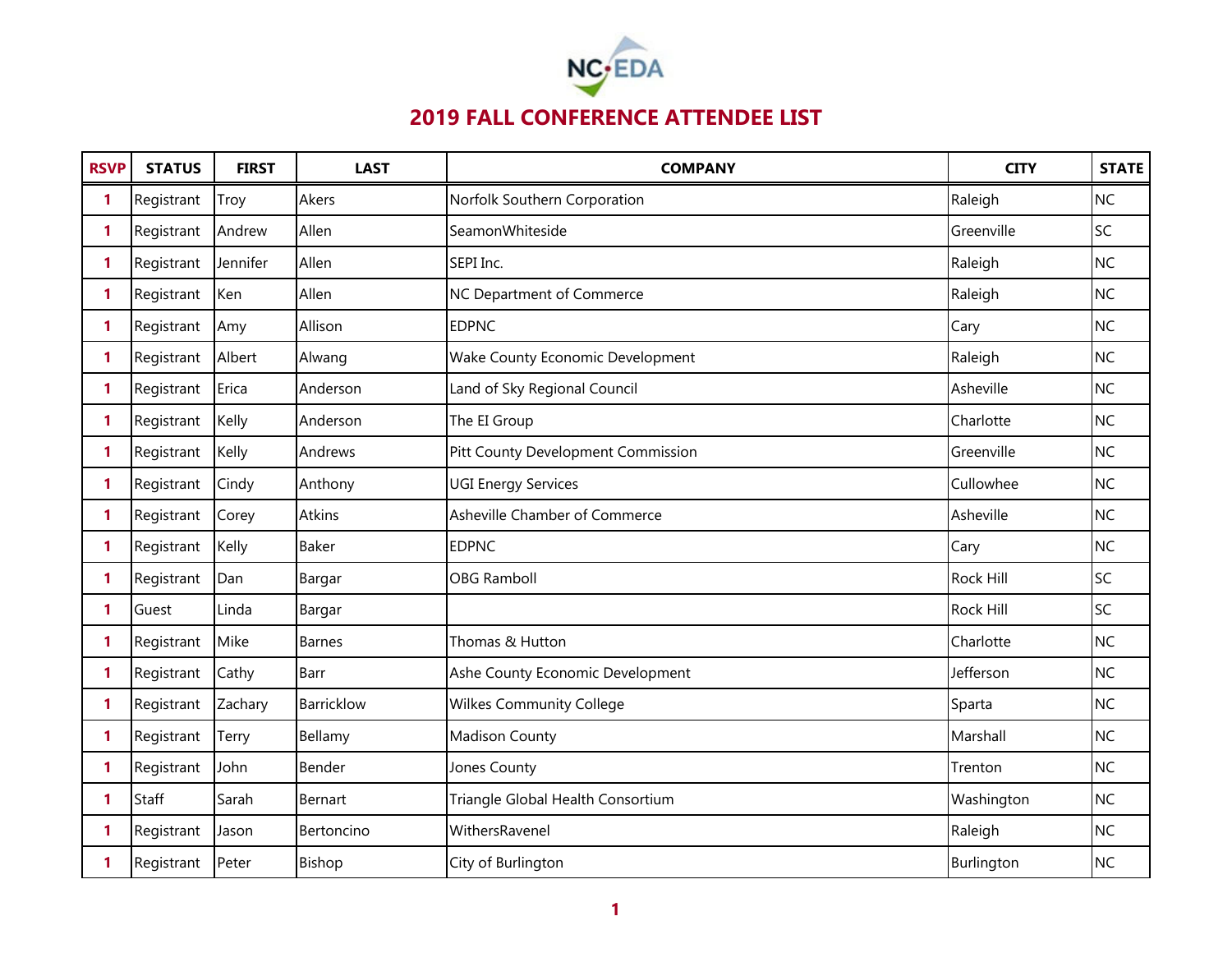

| <b>RSVP</b>  | <b>STATUS</b> | <b>FIRST</b>  | <b>LAST</b>      | <b>COMPANY</b>                                        | <b>CITY</b>    | <b>STATE</b> |
|--------------|---------------|---------------|------------------|-------------------------------------------------------|----------------|--------------|
| 1            | <b>Staff</b>  | Lawrence      | <b>Bivins</b>    | <b>NCEDA</b>                                          | Raleigh        | <b>NC</b>    |
| 1            | Registrant    | Clyde         | Blanton          | S&ME                                                  | Charlotte      | NC           |
| 1            | Guest         | Mary          | Blanton          |                                                       | Charlotte      | <b>NC</b>    |
| $\mathbf{1}$ | Registrant    | Brittany      | <b>Brady</b>     | Henderson County Partnership for Economic Development | Hendersonville | <b>NC</b>    |
| 1            | Registrant    | Lee           | <b>Branscome</b> | Allen Tate Relocation & Corporate Services            | Raleigh        | <b>NC</b>    |
| 1            | Registrant    | Jane          | <b>Brasier</b>   | Clark Nexsen                                          | Raleigh        | <b>NC</b>    |
| 1            | Registrant    | Sun           | <b>Breza</b>     | <b>ECS Southeast</b>                                  | Greensboro     | <b>NC</b>    |
| 1            | Guest         | <b>Bobbie</b> | <b>Brock</b>     |                                                       | Charlotte      | <b>NC</b>    |
| 1            | Registrant    | John          | <b>Brock</b>     | <b>Edwards Construction Services</b>                  | Charlotte      | <b>NC</b>    |
| 1            | Registrant    | Michael       | <b>Brooks</b>    | <b>CLAYCO</b>                                         | Greenville     | SC           |
| 1            | Registrant    | Susie         | <b>Brooks</b>    | White + Burke Real Estate Advisors                    | Burlington     | <b>VT</b>    |
| $\mathbf{1}$ | Registrant    | Doug          | <b>Brown</b>     | <b>NARSTCO</b>                                        | Roswell        | GA           |
| 1            | Registrant    | Stephen       | <b>Brown</b>     | The EI Group                                          | Charlotte      | <b>NC</b>    |
| 1            | Registrant    | Leslie        | Bryant           | <b>Atlantic Union Bank</b>                            | Raleigh        | <b>NC</b>    |
| 1            | Registrant    | Luke          | Bugenske         | <b>OAK Engineering</b>                                | Charlotte      | <b>NC</b>    |
| 1            | Registrant    | Margie        | Bukowski         | <b>WEAVERCOOKE Construction</b>                       | Asheville      | <b>NC</b>    |
| 1            | Registrant    | Hunter        | Burnette         | Shelco                                                | Raleigh        | <b>NC</b>    |
| 1            | Registrant    | John          | <b>Burns</b>     | Forrest Firm PC                                       | Raleigh        | <b>NC</b>    |
| 1            | Registrant    | Jolie         | Busby            | <b>East Carolina University</b>                       | Greenville     | <b>NC</b>    |
| $\mathbf{1}$ | Registrant    | Martie        | <b>Butler</b>    | <b>Richmond County Government</b>                     | Rockingham     | <b>NC</b>    |
| 1            | Registrant    | Taylor        | <b>Butler</b>    | C. T. Wilson Construction Company                     | Greensboro     | <b>NC</b>    |
| 1            | Registrant    | Alyssa        | Byrd             | Chatham Economic Development Corporation              | Pittsboro      | <b>NC</b>    |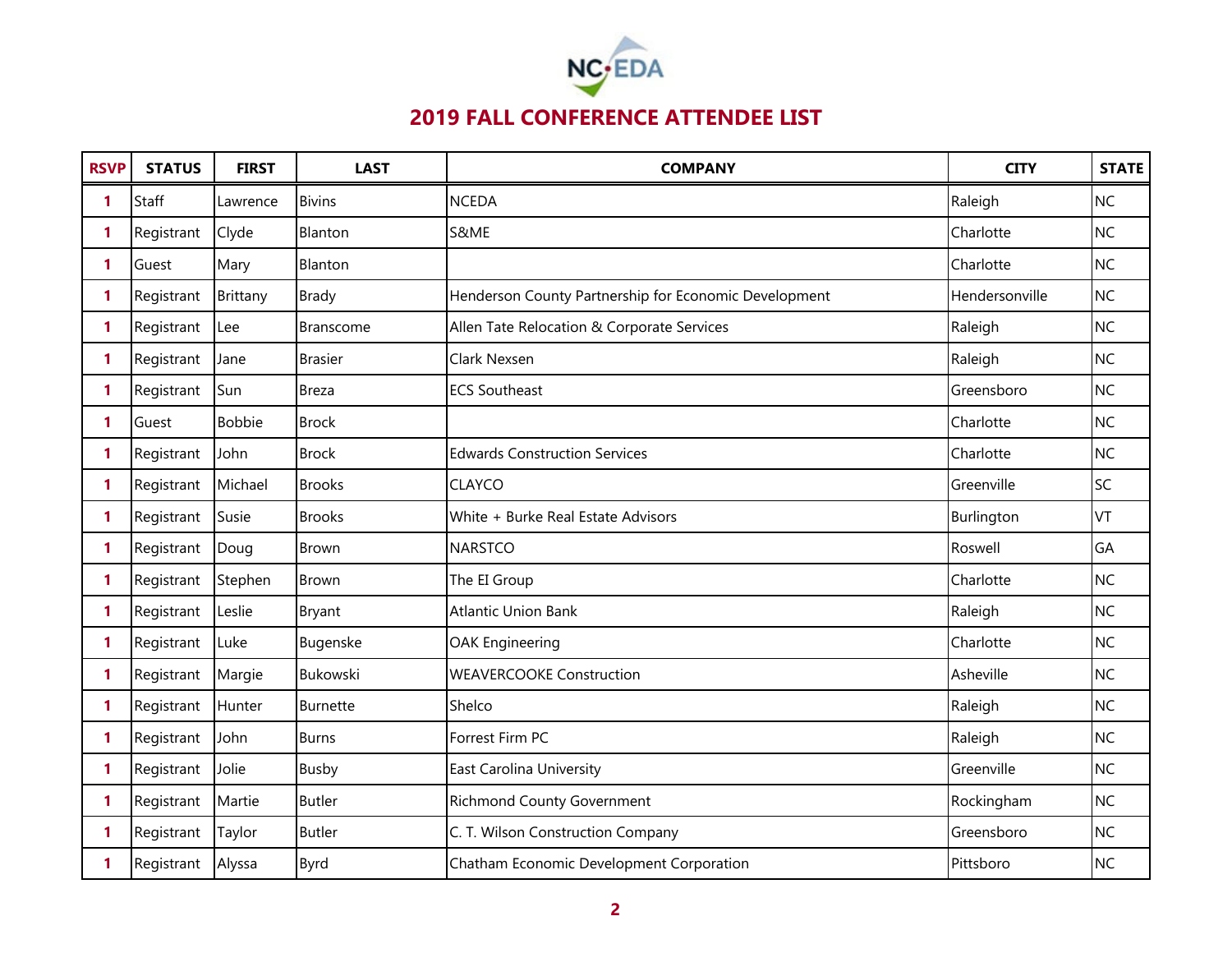

| <b>RSVP</b>  | <b>STATUS</b> | <b>FIRST</b>  | <b>LAST</b> | <b>COMPANY</b>                                    | <b>CITY</b>           | <b>STATE</b> |
|--------------|---------------|---------------|-------------|---------------------------------------------------|-----------------------|--------------|
| 1            | Registrant    | Eileen        | Cai         | Charlotte Regional Business Alliance              | Charlotte             | <b>NC</b>    |
| 1            | Registrant    | Jason         | Cannon      | Wake Forest Business & Industry Partnership       | <b>Wake Forest</b>    | <b>NC</b>    |
| 1            | Registrant    | Will          | Carter      | <b>Stokes County Economic Development</b>         | Danbury               | <b>NC</b>    |
| 1            | Registrant    | Tyler         | Chaffee     | <b>Winston-Salem Business</b>                     | Winston-Salem         | <b>NC</b>    |
| 1            | Registrant    | Steve         | Charlton    | Froehling & Robertson                             | Greenville            | SC           |
| 1            | Registrant    | Chris         | Chung       | <b>EDPNC</b>                                      | Cary                  | <b>NC</b>    |
| 1            | Guest         | Bryan         | Clemmons    |                                                   | Greensboro            | <b>NC</b>    |
| 1            | Registrant    | Carol         | Clemmons    | Allen Tate Relocation & Corporate Services        | Greensboro            | <b>NC</b>    |
| 1            | Registrant    | Leigh         | Cockram     | Rockingham County Economic Development            | Wentworth             | <b>NC</b>    |
| 1            | Registrant    | Andy          | Coe         | <b>Convergent Nonprofit Solutions</b>             | Cary                  | <b>NC</b>    |
| 1            | Registrant    | Amanda        | Conner      | NC Department of Transportation                   | Raleigh               | <b>NC</b>    |
| $\mathbf{1}$ | Speaker       | Tony          | Copeland    | NC Department of Commerce                         | Raleigh               | <b>NC</b>    |
| 1            | Registrant    | Pat           | Corso       | Moore County Partners in Progress                 | Pinehurst             | <b>NC</b>    |
| 1            | Registrant    | Ray           | Covington   | myFutureNC                                        | Whitsett              | <b>NC</b>    |
| 1            | Registrant    | Emily         | Cox         | North Carolina Railroad Company                   | Raleigh               | <b>NC</b>    |
| 1            | Registrant    | Veronica      | Creech      | City of Raleigh Economic Development + Innovation | Raleigh               | NC           |
| 1            | Registrant    | Holly         | Crosby      | NC Department of Commerce                         | Raleigh               | <b>NC</b>    |
| 1            | Speaker       | Dariel        | Curren      | DCI                                               | New York              | <b>NY</b>    |
| 1            | Registrant    | Cyndi         | Dancy       | Dancy Research                                    | Greensboro            | <b>NC</b>    |
| 1            | Registrant    | <b>Brenda</b> | Daniels     | ElectriCities of NC                               | Raleigh               | <b>NC</b>    |
| 1            | Registrant    | Mark          | Davis       | Triad Design Group                                | Greensboro            | <b>NC</b>    |
| 1            | Registrant    | Marvin        | Davis       | The Wooten Company                                | <b>Black Mountain</b> | <b>NC</b>    |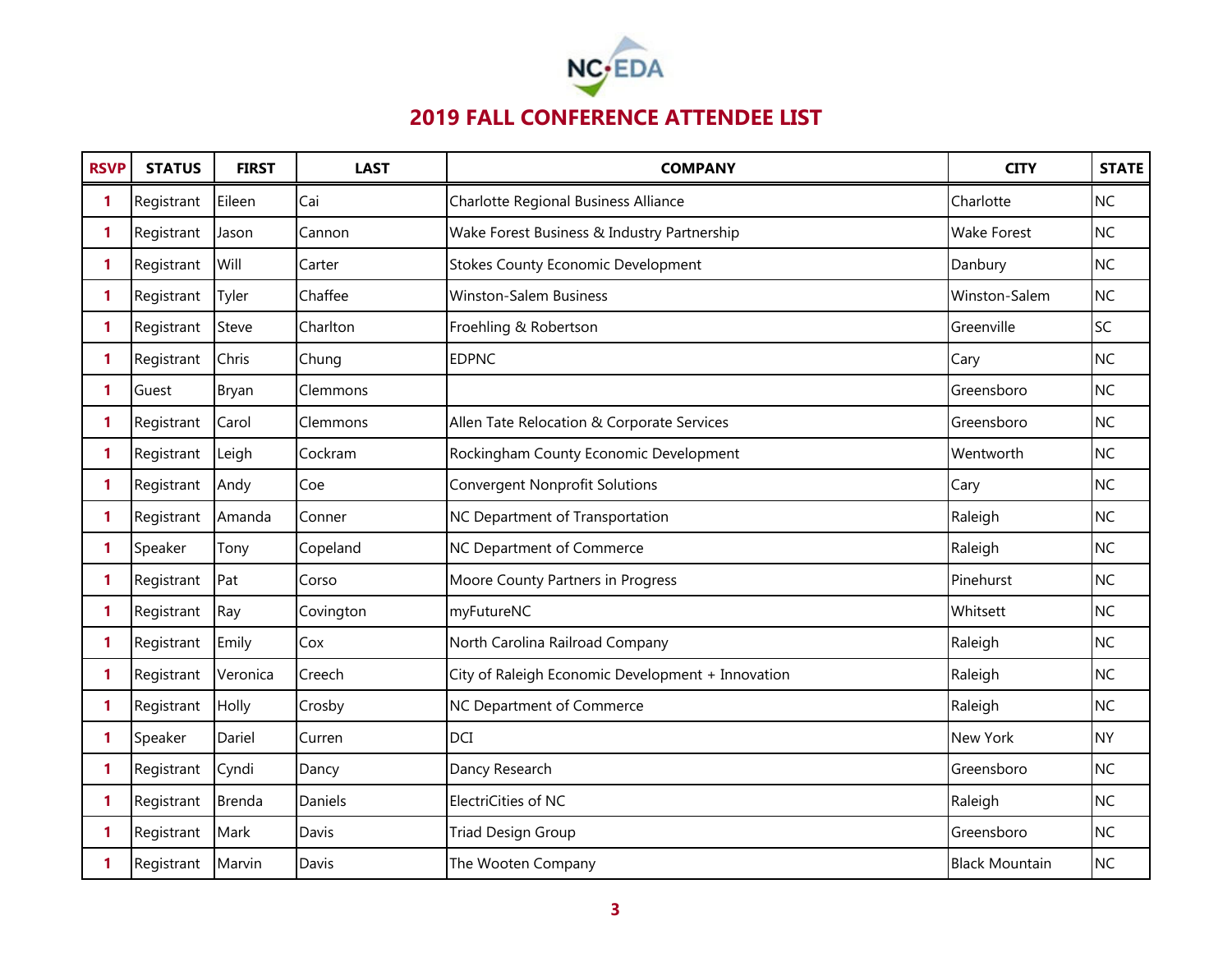

| <b>RSVP</b>  | <b>STATUS</b> | <b>FIRST</b> | <b>LAST</b>     | <b>COMPANY</b>                                               | <b>CITY</b>          | <b>STATE</b> |
|--------------|---------------|--------------|-----------------|--------------------------------------------------------------|----------------------|--------------|
| 1            | Registrant    | Dene         | Dawson          | Myers & Chapman                                              | Charlotte            | <b>NC</b>    |
| 1            | Registrant    | Kelly        | Dawson          | <b>EDPNC</b>                                                 | Cary                 | <b>NC</b>    |
| 1            | Registrant    | Jeff         | <b>DeBellis</b> | NC Department of Commerce                                    | Raleigh              | <b>NC</b>    |
| $\mathbf{1}$ | Registrant    | Tracy        | Dellinger       | <b>EDPNC</b>                                                 | Winston-Salem        | NC           |
| 1            | Registrant    | Freeman      | Denton          | NC Department of Commerce                                    | Raleigh              | <b>NC</b>    |
| 1            | Registrant    | Charlie      | <b>Dick</b>     | <b>Environmental Air Systems</b>                             | <b>High Point</b>    | <b>NC</b>    |
| 1            | Guest         | Dianne       | <b>Dick</b>     |                                                              | <b>High Point</b>    | <b>NC</b>    |
| $\mathbf{1}$ | Registrant    | Stewart      | Dickinson       | NC Department of Commerce                                    | Raleigh              | <b>NC</b>    |
| 1            | Registrant    | Birgit       | Dilgert         | Rutherford County Economic Development                       | <b>Forest City</b>   | <b>NC</b>    |
| 1            | Staff         | Liz          | Dobbins-Smith   | <b>NCEDA</b>                                                 | <b>Brevard</b>       | <b>NC</b>    |
| 1            | Registrant    | Mark         | Donham          | City of Albemarle                                            | Albemarle            | <b>NC</b>    |
| 1            | Registrant    | Mike         | Dougherty       | City of Eden                                                 | Eden                 | <b>NC</b>    |
| 1            | Registrant    | Stephen      | Doughton        | Shelco                                                       | Winston-Salem        | <b>NC</b>    |
| 1            | Registrant    | Josh         | Dunbar          | The EI Group                                                 | Morrisville          | <b>NC</b>    |
| 1            | Registrant    | Sandy        | Dunbeck         | High Point Economic Development Corporation                  | <b>High Point</b>    | <b>NC</b>    |
| $\mathbf{1}$ | Registrant    | Clark        | Duncan          | Economic Development Coalition for Asheville-Buncombe County | Asheville            | <b>NC</b>    |
| 1            | Registrant    | Cecily       | Durrett         | Berkshire Hathaway HomeServices Carolinas Realty             | <b>Winston Salem</b> | <b>NC</b>    |
| 1            | Registrant    | Charlie      | Eadie           | Claris Construction                                          | Charlotte            | <b>NC</b>    |
| 1            | Registrant    | Bill         | Early           | Brunswick Business & Industry Development                    | Leland               | <b>NC</b>    |
| 1            | Registrant    | Michael      | Ebert           | <b>EDPNC</b>                                                 | Cary                 | <b>NC</b>    |
| 1            | Registrant    | Paula        | Edler           | Novus Architects                                             | Asheville            | <b>NC</b>    |
| 1            | Registrant    | Dave         | Efird           | Womble Bond Dickinson                                        | Durham               | <b>NC</b>    |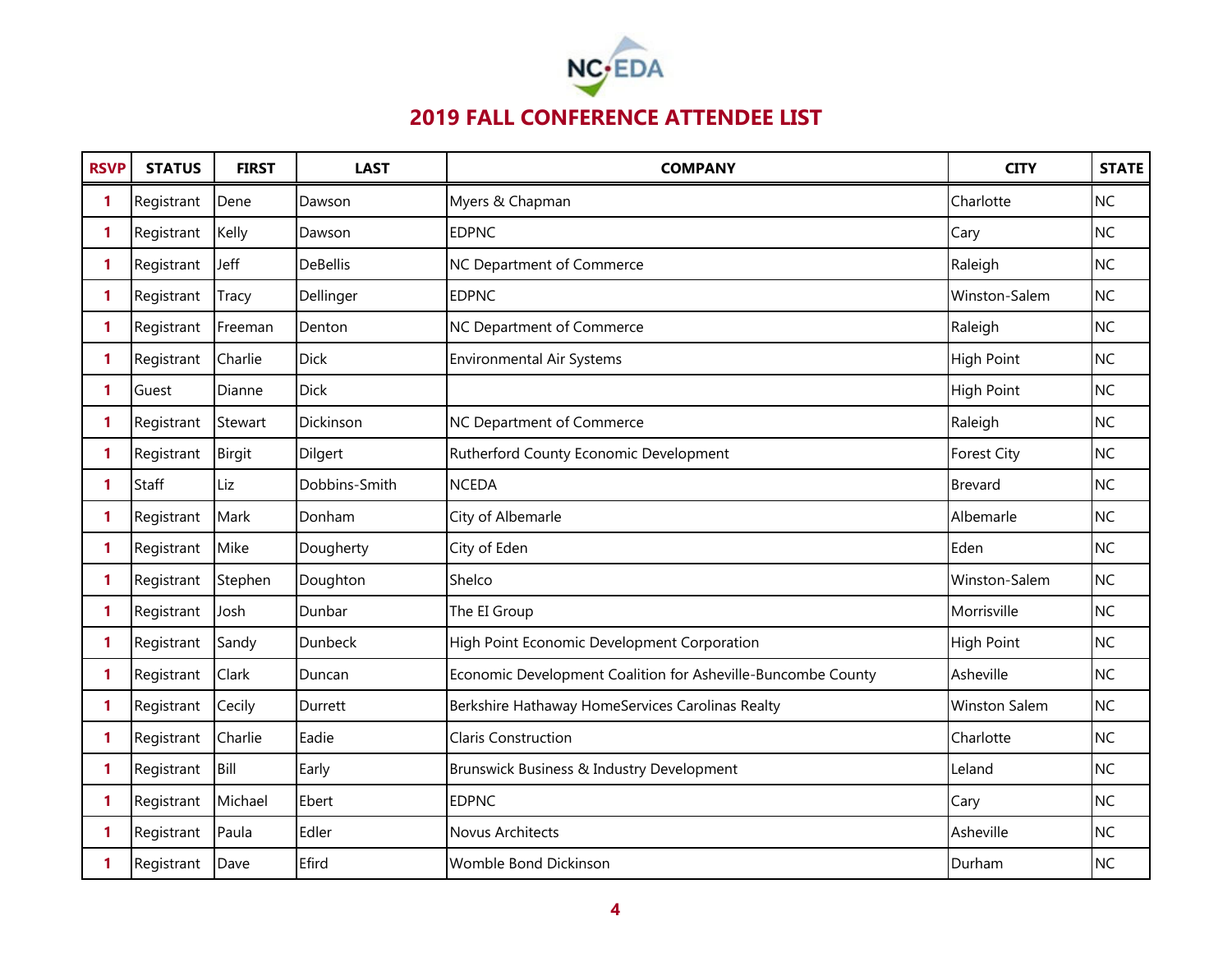

| <b>RSVP</b>  | <b>STATUS</b> | <b>FIRST</b> | <b>LAST</b>  | <b>COMPANY</b>                                  | <b>CITY</b>    | <b>STATE</b> |
|--------------|---------------|--------------|--------------|-------------------------------------------------|----------------|--------------|
| 1            | Registrant    | Valoree      | Eikinas      | NV <sub>5</sub>                                 | Chapel Hill    | <b>NC</b>    |
| 1            | Registrant    | Deepal       | Eliatamby    | <b>Alliance Consulting Engineers</b>            | Columbia       | SC           |
| 1            | Registrant    | Nathan       | <b>Ellis</b> | <b>WSP</b>                                      | Raleigh        | <b>NC</b>    |
| 1            | Registrant    | Jacob        | Elrod        | <b>Terracon Consultants</b>                     | Greensboro     | <b>NC</b>    |
| 1            | Registrant    | Rich         | Engates      | <b>ESP Associates</b>                           | Morrisville    | <b>NC</b>    |
| 1.           | Registrant    | <b>Brian</b> | Etheridge    | Leadership North Carolina                       | Raleigh        | <b>NC</b>    |
| 1            | Registrant    | Erin         | Farris       | S&ME                                            | Greenville     | SC           |
| 1            | Registrant    | Stevie       | Field-Chavez | <b>GIS Planning/Financial Times</b>             | Columbia       | SC           |
| 1            | Speaker       | Lisa         | Finaldi      | NC Early Childhood Foundation                   | Raleigh        | <b>NC</b>    |
| 1            | Registrant    | Rachel       | Fleming      | <b>MBP</b>                                      | Raleigh        | NC           |
| 1            | Registrant    | Matthew      | Fogleman     | <b>ECS Southeast</b>                            | Asheville      | <b>NC</b>    |
| $\mathbf{1}$ | Registrant    | Kellie       | Ford         | S&ME                                            | Raleigh        | <b>NC</b>    |
| 1            | Registrant    | Bryan        | Fox          | Greater Durham Chamber of Commerce              | Durham         | <b>NC</b>    |
| 1            | Registrant    | <b>Brett</b> | Frenier      | RATIO Design                                    | Raleigh        | <b>NC</b>    |
| 1            | Registrant    | Chad         | Frye         | <b>Graycor Construction Company</b>             | Charlotte      | <b>NC</b>    |
| 1            | Registrant    | Cindy        | Garcia       | <b>Western Governors University</b>             | Durham         | <b>NC</b>    |
| 1            | Registrant    | John         | Geib         | Duke Energy                                     | Greensboro     | <b>NC</b>    |
| 1            | Registrant    | George       | Genero       | Civil & Environmental Consultants               | Greenville     | SC           |
| 1            | Registrant    | Sven         | Gerzer       | Charlotte Regional Business Alliance            | Charlotte      | <b>NC</b>    |
| $\mathbf{1}$ | Registrant    | <b>Nate</b>  | Gilbert      | <b>Dominion Energy</b>                          | Richmond       | VA           |
| 1            | Registrant    | Stuart       | Gilbert      | City of Kings Mountain                          | Kings Mountain | <b>NC</b>    |
| 1            | Registrant    | Craig        | Goodson      | Davidson County Economic Development Commission | Lexington      | <b>NC</b>    |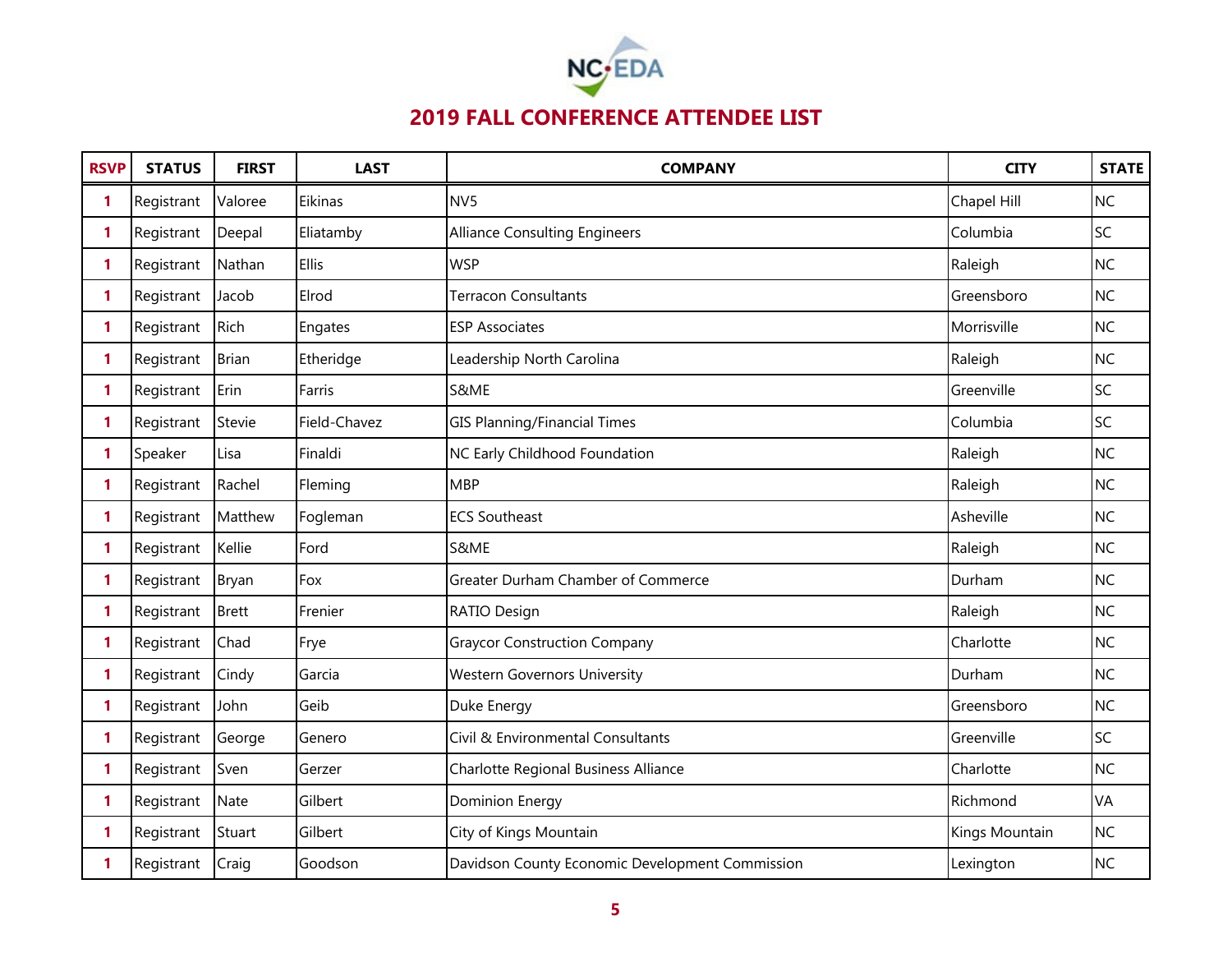

| <b>RSVP</b> | <b>STATUS</b> | <b>FIRST</b>  | <b>LAST</b>      | <b>COMPANY</b>                                        | <b>CITY</b>       | <b>STATE</b> |
|-------------|---------------|---------------|------------------|-------------------------------------------------------|-------------------|--------------|
| 1           | Registrant    | Tracey        | Gould            | Froehling & Robertson                                 | Raleigh           | <b>NC</b>    |
| 1           | Registrant    | Jessica       | Graber           | McKim & Creed                                         | Raleigh           | <b>NC</b>    |
| 1           | Registrant    | Steven        | Grzybowski       | <b>DEVITA</b>                                         | Greenville        | SC           |
| 1           | Registrant    | Stephanie     | Hainley          | White + Burke Real Estate Advisors                    | Burlington        | VT           |
| 1           | Registrant    | Josh          | Hallingse        | Transylvania Economic Alliance                        | Brevard           | <b>NC</b>    |
| 1           | Registrant    | Charles       | Hayes            | East Carolina University                              | Greenville        | <b>NC</b>    |
| 1           | Guest         | Jan           | Hayes            |                                                       | Sanford           | <b>NC</b>    |
| 1           | Registrant    | Stu           | Heishman         | Duke Energy                                           | Charlotte         | <b>NC</b>    |
| 1           | Registrant    | Joanna        | Helms            | Apex Economic Development                             | Apex              | <b>NC</b>    |
| 1           | Registrant    | Gail          | Henderson-King   | White + Burke Real Estate Advisors                    | Burlington        | VT           |
| 1           | Registrant    | Kathleen      | Henry            | Wake County Economic Development                      | Raleigh           | <b>NC</b>    |
| 1           | Registrant    | Tim           | Hess             | <b>KCI Associates of North Carolina</b>               | Raleigh           | <b>NC</b>    |
| 1           | Registrant    | Donny         | <b>Hicks</b>     | <b>Gaston County Economic Development Commission</b>  | Belmont           | <b>NC</b>    |
| 1           | Speaker       | Jeff          | Hicks            | FernLeaf Interactive                                  | Asheville         | <b>NC</b>    |
| 1           | Registrant    | Loren         | Hill             | High Point Economic Development Corporation           | <b>High Point</b> | <b>NC</b>    |
| 1           | Registrant    | Conley        | Hilliard         | Dewberry                                              | Raleigh           | <b>NC</b>    |
| 1           | Registrant    | George        | Hining           | <b>MHAworks Architecture</b>                          | Durham            | <b>NC</b>    |
| 1           | Registrant    | Scott         | Hinson           | McMillan Pazdan Smith Architecture                    | Charlotte         | <b>NC</b>    |
| 1           | Registrant    | CeCe          | Hipps            | Haywood Economic Development Council                  | Waynesville       | <b>NC</b>    |
| 1           | Registrant    | Paul          | Hoben            | Aberdeen Carolina & Western Railway                   | Candor            | <b>NC</b>    |
| 1           | Registrant    | <b>Burton</b> | Hodges           | Henderson County Partnership for Economic Development | Hendersonville    | <b>NC</b>    |
| 1           | Registrant    | Jennifer      | Holland Thompson | Charlotte Douglas International Airport               | Charlotte         | <b>NC</b>    |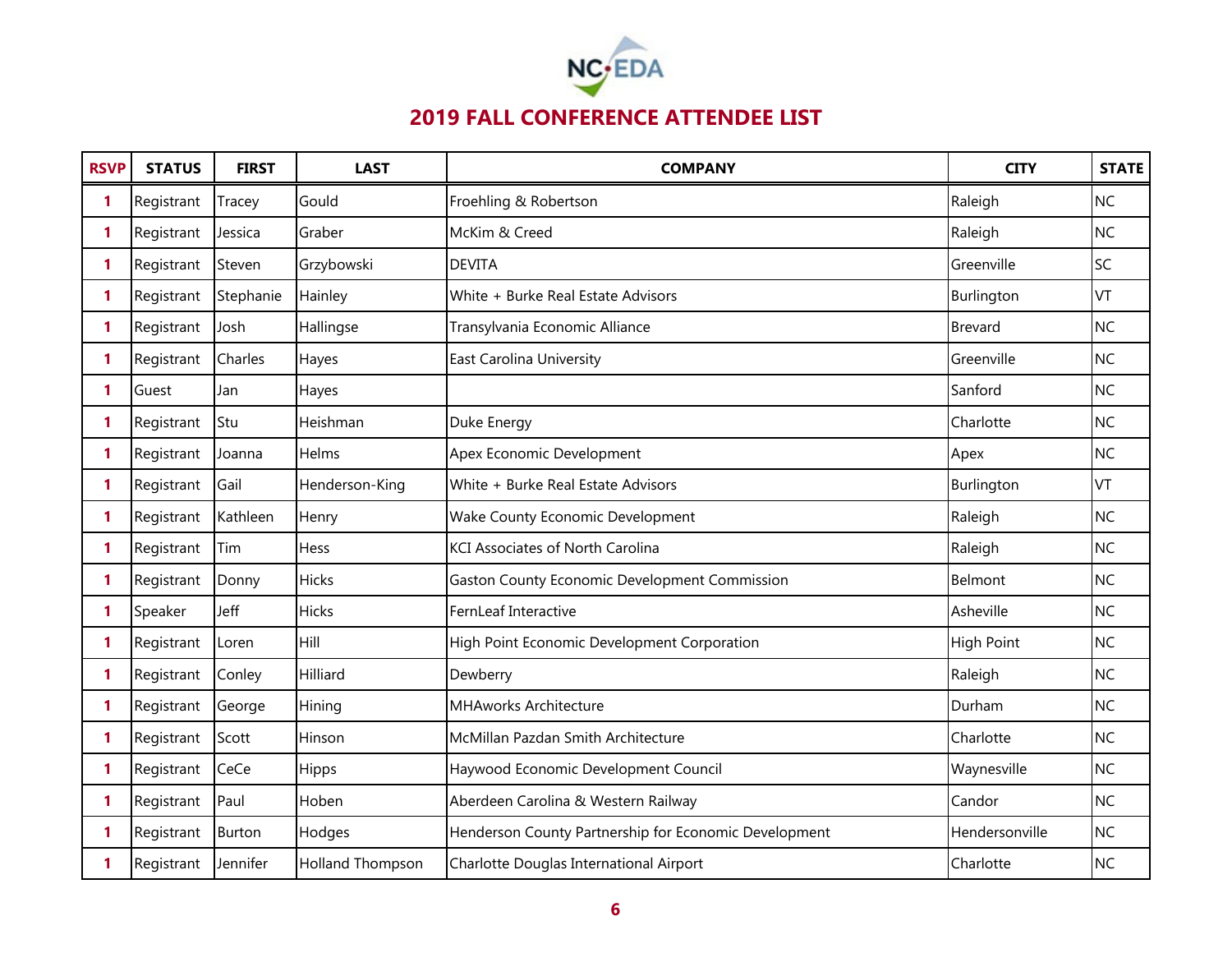

| <b>RSVP</b> | <b>STATUS</b> | <b>FIRST</b> | <b>LAST</b> | <b>COMPANY</b>                                            | <b>CITY</b>          | <b>STATE</b> |
|-------------|---------------|--------------|-------------|-----------------------------------------------------------|----------------------|--------------|
| 1           | Registrant    | Hope         | Hopkins     | Burke Development Inc.                                    | Morganton            | <b>NC</b>    |
| 1           | Registrant    | <b>Brad</b>  | Hufford     | Carolinas Gateway Partnership                             | Rocky Mount          | <b>NC</b>    |
| 1           | Registrant    | John         | Hunter      | Womble Bond Dickinson                                     | Charlotte            | <b>NC</b>    |
| 1           | Registrant    | Steve        | Hunting     | Parker Poe                                                | Charlotte            | <b>NC</b>    |
| 1           | Registrant    | David        | Icenhour    | Alexander County Economic Development Corporation         | Taylorsville         | <b>NC</b>    |
| 1           | Registrant    | Cathy        | Johnson     | Fayetteville Cumberland County Economic Development Corp. | Fayetteville         | <b>NC</b>    |
| 1           | Guest         | Leigh        | Johnson     |                                                           | Wilmington           | <b>NC</b>    |
| 1           | Registrant    | Randall      | Johnson     | NC Biotechnology Center                                   | Wilmington           | <b>NC</b>    |
| 1           | Registrant    | Sam          | Johnson     | Poyner Spruill                                            | Rocky Mount          | <b>NC</b>    |
| 1           | Registrant    | Anna         | Johnston    | Holly Springs Economic Development                        | <b>Holly Springs</b> | <b>NC</b>    |
| 1           | Registrant    | Lindsay      | Johnston    | NC Department of Commerce                                 | Raleigh              | <b>NC</b>    |
| 1           | Registrant    | Nancy        | Johnston    | NC Biotechnology Center                                   | Winston-Salem        | <b>NC</b>    |
| 1           | Registrant    | Channing     | Jones       | Robeson County Economic Development                       | Lumberton            | <b>NC</b>    |
| 1           | Registrant    | Kimberly     | Jones       | <b>Triad Design Group</b>                                 | Greensboro           | <b>NC</b>    |
| 1           | Registrant    | Livian       | Jones       | Vannoy Construction                                       | Wrightsville Beach   | <b>NC</b>    |
| 1           | Registrant    | Wes          | Jones       | Progressive AE                                            | Charlotte            | <b>NC</b>    |
| 1           | Registrant    | Oppie        | Jordan      | Carolinas Gateway Partnership                             | Rocky Mount          | <b>NC</b>    |
| 1           | Registrant    | Bill         | Joslin      | McMillan Pazdan Smith Architecture                        | Charlotte            | <b>NC</b>    |
| 1           | Registrant    | <b>Bob</b>   | Joyce       | Sanford Area Growth Alliance                              | Sanford              | <b>NC</b>    |
| 1           | Guest         | Bill         | Kalkhof     |                                                           | Raleigh              | <b>NC</b>    |
| 1           | Registrant    | Steve        | Karnis      | <b>WSP</b>                                                | Charlotte            | <b>NC</b>    |
| 1           | Registrant    | Stephanie    | Kegley      | Messer Construction Co.                                   | Charlotte            | <b>NC</b>    |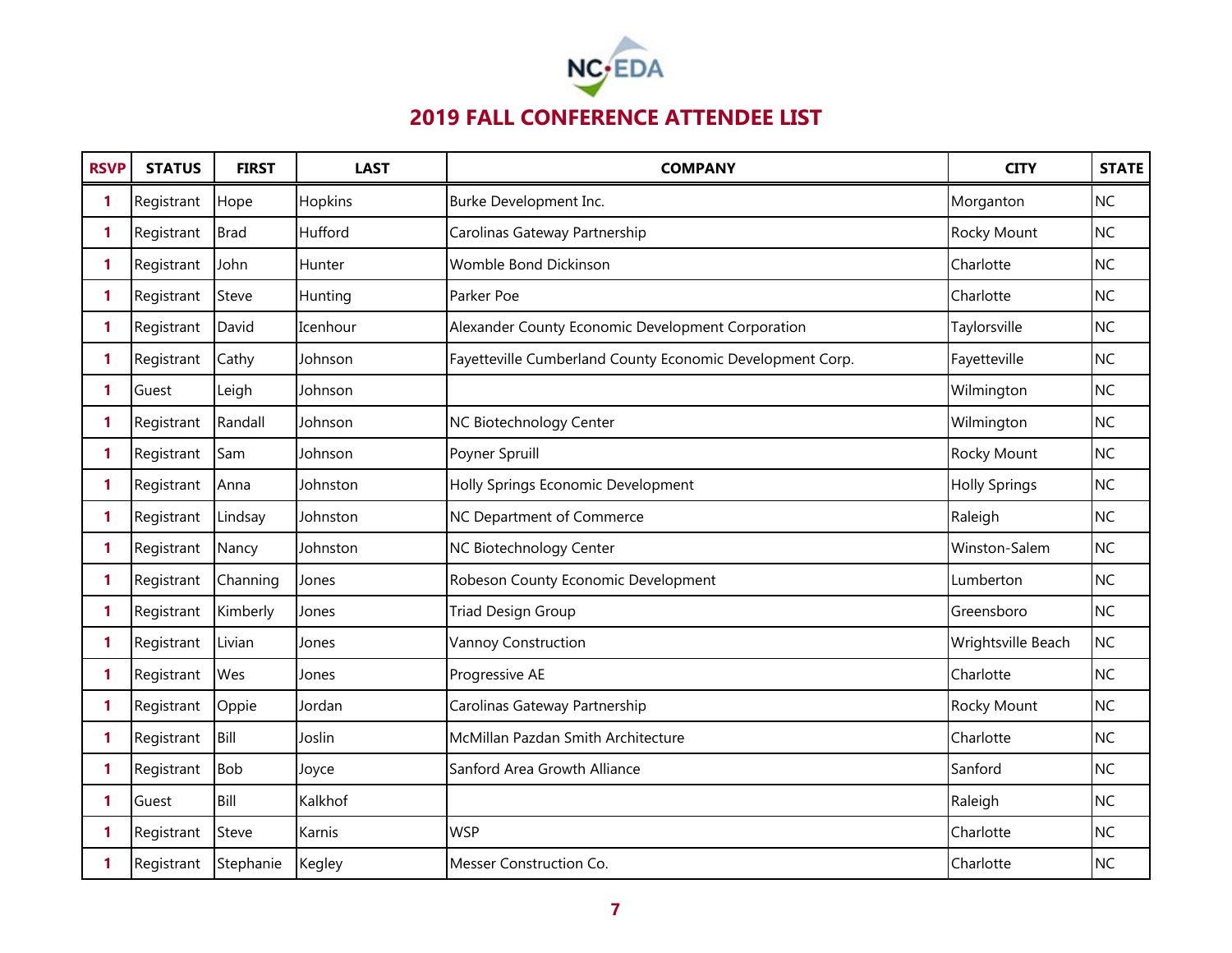

| <b>RSVP</b>  | <b>STATUS</b> | <b>FIRST</b> | <b>LAST</b> | <b>COMPANY</b>                               | <b>CITY</b>          | <b>STATE</b> |
|--------------|---------------|--------------|-------------|----------------------------------------------|----------------------|--------------|
| 1            | Registrant    | <b>Rick</b>  | Kiernan     | <b>Convergent Nonprofit Solutions</b>        | Raleigh              | <b>NC</b>    |
| $\mathbf{1}$ | Staff         | Sheila       | Knight      | <b>NCEDA</b>                                 | Cary                 | <b>NC</b>    |
| 1            | Registrant    | Keely        | Koonce      | Lenoir County Economic Development           | Kinston              | <b>NC</b>    |
| $\mathbf{1}$ | Registrant    | Olivia       | Koone       | <b>EDPNC</b>                                 | Cary                 | NC           |
| 1            | Registrant    | Sloan        | Kormelink   | Edifice Inc.                                 | Charlotte            | <b>NC</b>    |
| 1            | Registrant    | Patrick      | Korn        | <b>Terracon Consultants</b>                  | Charlotte            | <b>NC</b>    |
| 1            | Registrant    | Chris        | Kouri       | Nexsen Pruet                                 | Charlotte            | <b>NC</b>    |
| $\mathbf{1}$ | Registrant    | Mike         | Kriston     | McDonald York Building Company               | Raleigh              | <b>NC</b>    |
| 1            | Registrant    | Dwayne       | Kroeze      | Surveying Solutions PC                       | Youngsville          | <b>NC</b>    |
| 1            | Registrant    | Irena        | Krstanovic  | Holly Springs Economic Development           | <b>Holly Springs</b> | NC           |
| 1            | Registrant    | Kevin        | Lackey      | Brunswick Business & Industry Development    | Leland               | <b>NC</b>    |
| 1            | Registrant    | <b>Bob</b>   | Leak Jr.    | <b>Winston-Salem Business</b>                | <b>Winston Salem</b> | <b>NC</b>    |
| 1            | Registrant    | Laura        | Lee         | <b>EDPNC</b>                                 | Cary                 | <b>NC</b>    |
| 1            | Registrant    | Andre        | Lennon      | <b>Alliance Consulting Engineers</b>         | Charlotte            | NC           |
| 1            | Registrant    | Mary         | Lilley      | Greenfield                                   | Williamston          | <b>NC</b>    |
| $\mathbf{1}$ | Registrant    | Jason        | Lingle      | <b>Blue Ridge Energy</b>                     | Lenoir               | NC           |
| 1            | Registrant    | Randy        | Lipshay     | <b>ESP Associates</b>                        | Charlotte            | <b>NC</b>    |
| 1            | Registrant    | Maureen      | Little      | NC Community College System                  | Raleigh              | NC           |
| 1            | Registrant    | Grant        | Livengood   | McKim & Creed                                | Raleigh              | <b>NC</b>    |
| 1            | Registrant    | Darren       | Lockhart    | The EI Group                                 | Morrisville          | <b>NC</b>    |
| 1.           | Guest         | Jessica      | Lombardi    |                                              | Currituck            | <b>NC</b>    |
| 1            | Registrant    | Larry        | Lombardi    | <b>Currituck County Economic Development</b> | Currituck            | <b>NC</b>    |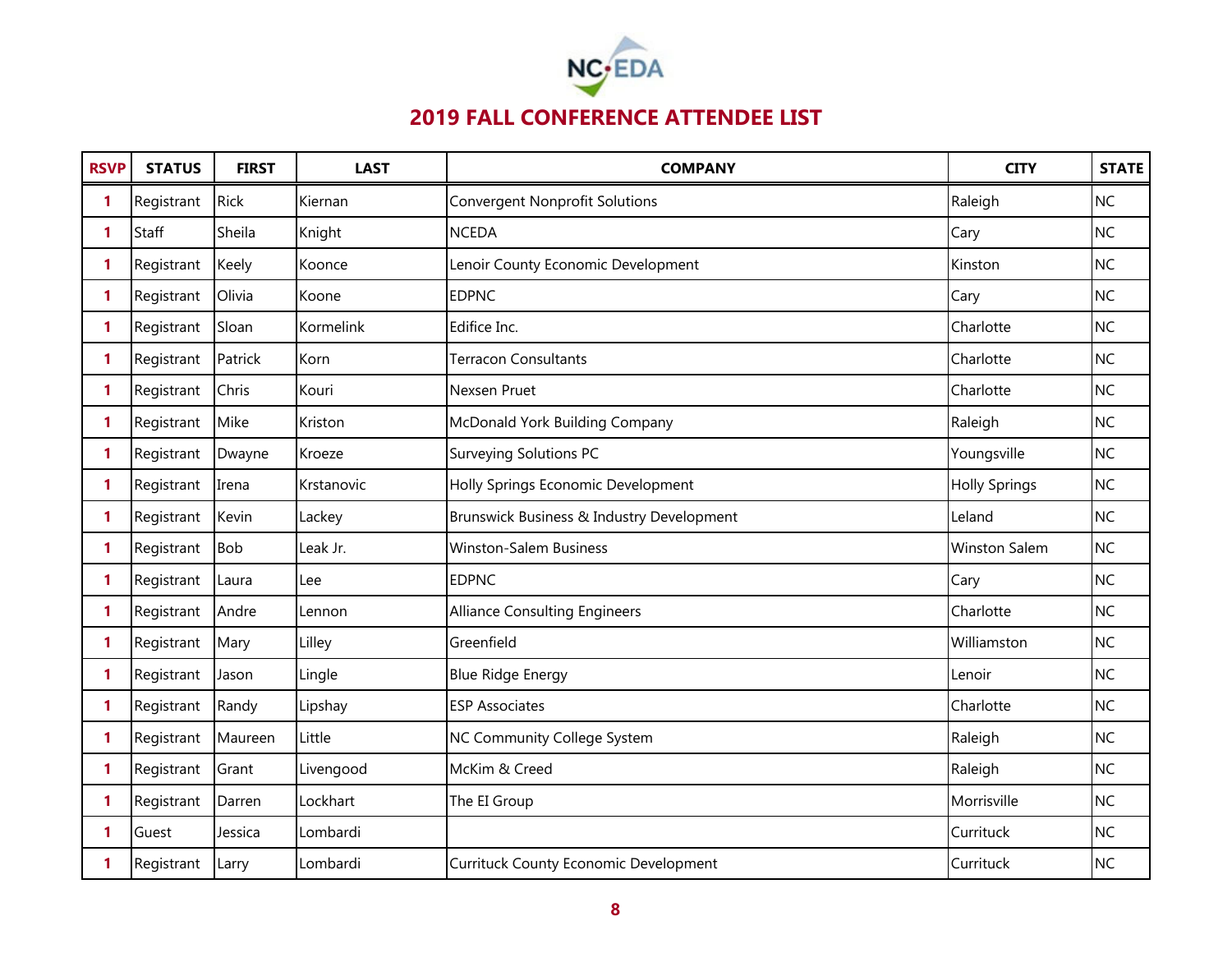

| <b>RSVP</b> | <b>STATUS</b> | <b>FIRST</b> | <b>LAST</b>     | <b>COMPANY</b>                                  | <b>CITY</b>       | <b>STATE</b> |
|-------------|---------------|--------------|-----------------|-------------------------------------------------|-------------------|--------------|
| 1           | Registrant    | John         | Loyack          | <b>EDPNC</b>                                    | Cary              | <b>NC</b>    |
| 1           | Registrant    | Eddie        | MacEldowney     | Davis Martin Powell                             | <b>High Point</b> | <b>NC</b>    |
| 1           | Registrant    | Ron          | Mahle           | Monroe-Union County Economic Development        | Monroe            | <b>NC</b>    |
| 1           | Registrant    | Anna         | Mangum          | <b>NC State University</b>                      | Raleigh           | <b>NC</b>    |
| 1           | Registrant    | Chad         | Martin          | <b>Holder Construction Company</b>              | Charlotte         | <b>NC</b>    |
| 1           | Registrant    | John         | Martin          | Fourth Elm Construction                         | Kernersville      | <b>NC</b>    |
| 1           | Registrant    | Jessica      | Martin-Lane     | WithersRavenel                                  | Asheville         | <b>NC</b>    |
| 1           | Registrant    | David        | McConnell       | <b>Barnhill Contracting Company</b>             | Charlotte         | <b>NC</b>    |
| 1           | Registrant    | Justin       | McCoy           | <b>EDPNC</b>                                    | Cary              | <b>NC</b>    |
| 1           | Registrant    | Lee          | <b>McElrath</b> | Dominion Energy North Carolina                  | Asheville         | <b>NC</b>    |
| 1           | Registrant    | <b>Neal</b>  | McElveen        | <b>Terracon Consultants</b>                     | Charlotte         | <b>NC</b>    |
| 1           | Registrant    | Victoria     | McFarland       | <b>Public Participation Partners</b>            | Raleigh           | <b>NC</b>    |
| 1           | Registrant    | Chris        | <b>McGraw</b>   | <b>NC State University</b>                      | Arden             | <b>NC</b>    |
| 1           | Registrant    | Mike         | McIntyre        | Poyner Spruill                                  | Raleigh           | <b>NC</b>    |
| 1           | Registrant    | Jason        | McLeod          | <b>ECS Southeast</b>                            | Wilmington        | <b>NC</b>    |
| 1           | Registrant    | Kasey        | McWhorter       | S&ME                                            | Oak Ridge         | <b>NC</b>    |
| 1           | Registrant    | Frank        | Melchior        | Bobbitt Design Build                            | Raleigh           | <b>NC</b>    |
| 1           | Staff         | Jane         | Meyer           | <b>NCEDA</b>                                    | Raleigh           | <b>NC</b>    |
| 1           | Registrant    | Scott        | Millar          | Catawba County Economic Development Corporation | Hickory           | <b>NC</b>    |
| 1           | Registrant    | April        | Mills           | Ward and Smith                                  | Raleigh           | <b>NC</b>    |
| 1           | Registrant    | Patricia     | Mitchell        | Appalachian State University                    | Boone             | <b>NC</b>    |
| 1           | Guest         | Don          | Mizelle         |                                                 | Wilmington        | <b>NC</b>    |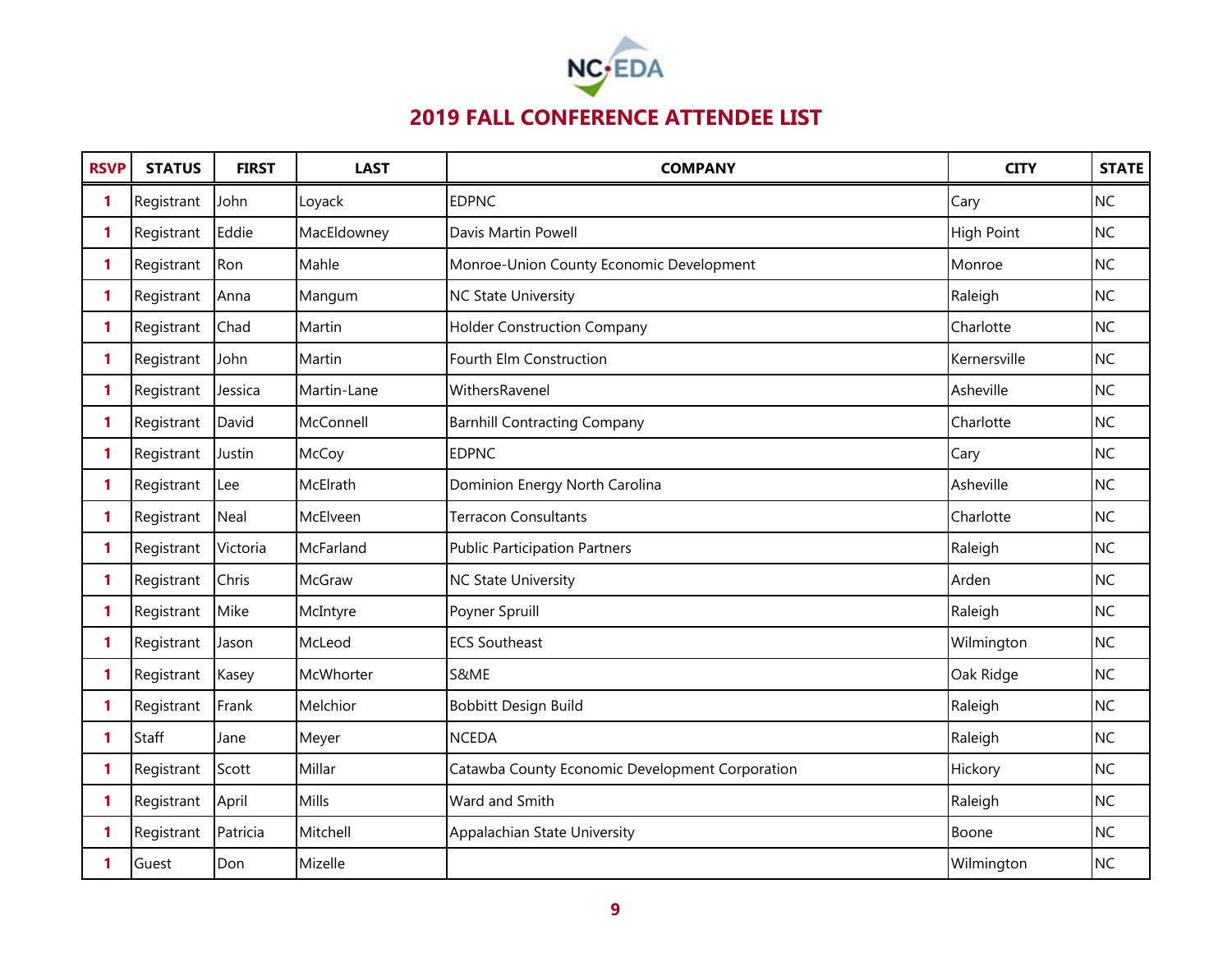

| <b>RSVP</b>  | <b>STATUS</b> | <b>FIRST</b> | <b>LAST</b>    | <b>COMPANY</b>                                  | <b>CITY</b>      | <b>STATE</b> |
|--------------|---------------|--------------|----------------|-------------------------------------------------|------------------|--------------|
| 1            | Registrant    | Jenny        | Mizelle        | WithersRavenel                                  | Wilmington       | <b>NC</b>    |
| 1            | Registrant    | Drew         | Moretz         | The University of North Carolina System         | Chapel Hill      | <b>NC</b>    |
| 1            | Registrant    | <b>Bob</b>   | Morgan         | Robinson Bradshaw                               | Charlotte        | <b>NC</b>    |
| $\mathbf{1}$ | Registrant    | Crystal      | Morphis        | <b>Creative Economic Development Consulting</b> | Elkin            | <b>NC</b>    |
| 1            | Registrant    | <b>Blake</b> | Moyer          | City of Burlington                              | Burlington       | <b>NC</b>    |
| 1            | Registrant    | Evan         | Mozingo        | Monroe-Union County Economic Development        | Monroe           | <b>NC</b>    |
| 1            | Registrant    | Michelle     | Muir           | NC Department of Commerce                       | Raleigh          | <b>NC</b>    |
| 1            | Registrant    | Jason        | Munday         | SeamonWhiteside                                 | Charlotte        | <b>NC</b>    |
| 1            | Registrant    | Deborah      | Murray         | Caldwell County Economic Development Commission | Lenoir           | <b>NC</b>    |
| 1            | Registrant    | Ryan         | Nance          | NC Electric Cooperatives                        | Raleigh          | <b>NC</b>    |
| 1            | Registrant    | John         | Nelms          | Duke Energy                                     | Raleigh          | <b>NC</b>    |
| 1            | Registrant    | Frank        | Newman         | <b>Alliance Consulting Engineers</b>            | Charleston       | SC           |
| 1            | Registrant    | Jim          | <b>Nichols</b> | O'Brien/Atkins Associates                       | Cary             | <b>NC</b>    |
| 1            | Registrant    | Sara         | <b>Nichols</b> | Land of Sky Regional Council                    | Asheville        | <b>NC</b>    |
| 1            | Registrant    | Jamie        | Nieves         | <b>ECS Southeast</b>                            | Raleigh          | <b>NC</b>    |
| 1            | Registrant    | LeeAnn       | Nixon          | Wilkes Economic Development Corporation         | North Wilkesboro | <b>NC</b>    |
| 1            | Registrant    | Chuck        | Norman         | <b>S&amp;A Communications</b>                   | Cary             | <b>NC</b>    |
| 1            | Registrant    | Catherine    | Noyes          | Gresham Smith                                   | Charlotte        | <b>NC</b>    |
| 1            | Registrant    | Erin         | Ondercin       | <b>Cleveland Construction</b>                   | Charlotte        | <b>NC</b>    |
| 1            | Registrant    | Aaron        | Ouellette      | Port of Virginia                                | Norfolk          | VA           |
| 1            | Registrant    | Katy         | Parker         | <b>EDPNC</b>                                    | Cary             | <b>NC</b>    |
| 1            | Registrant    | JJ           | Patterson      | Lomax Construction                              | Greensboro       | <b>NC</b>    |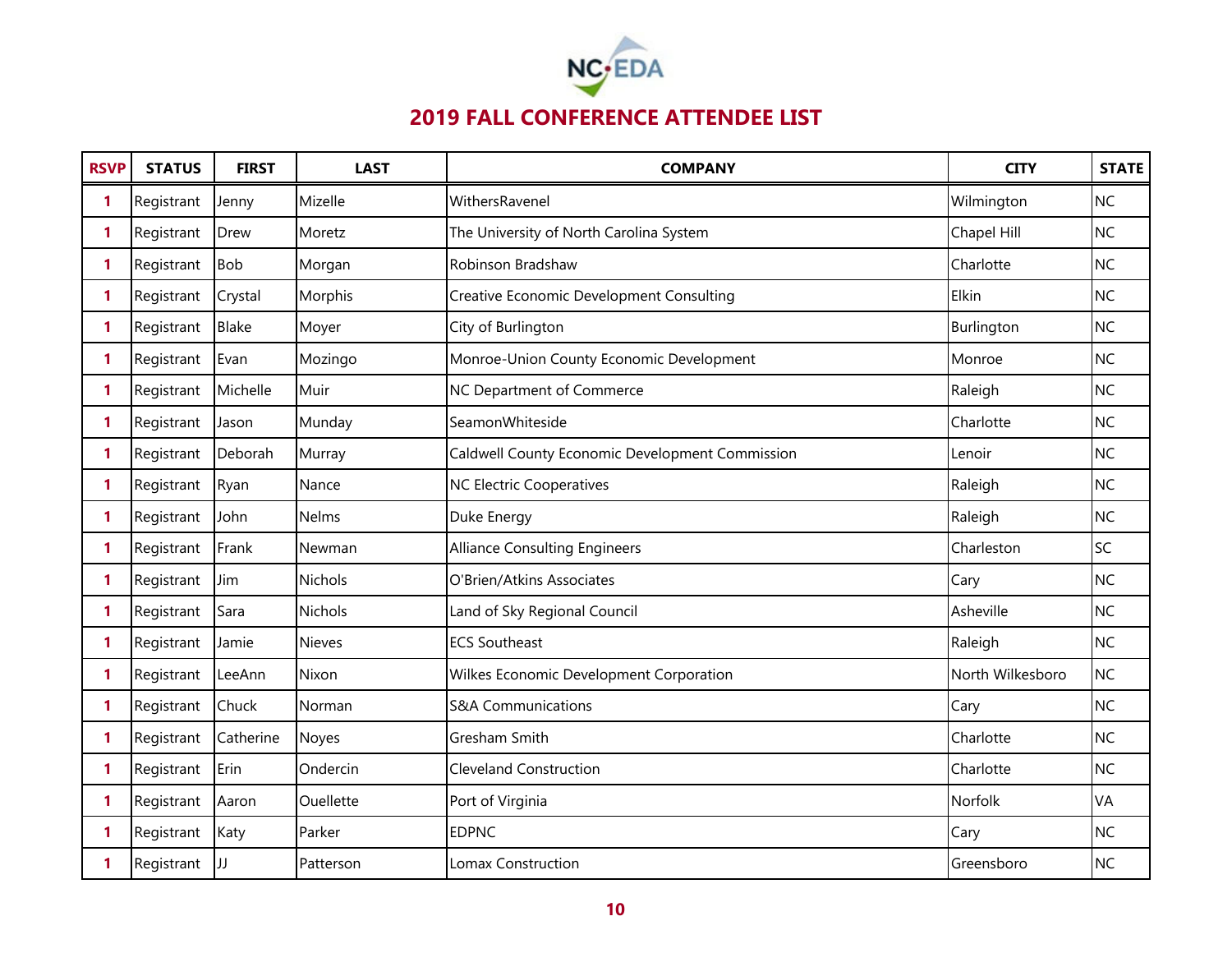

| <b>RSVP</b> | <b>STATUS</b> | <b>FIRST</b> | <b>LAST</b>    | <b>COMPANY</b>                                     | <b>CITY</b>    | <b>STATE</b> |
|-------------|---------------|--------------|----------------|----------------------------------------------------|----------------|--------------|
| 1           | Registrant    | Josh         | Payne          | Southern Industrial Constructors                   | Raleigh        | <b>NC</b>    |
| 1           | Registrant    | Ernie        | Pearson        | Nexsen Pruet                                       | Raleigh        | <b>NC</b>    |
| 1           | Registrant    | Matthew      | Pierce         | <b>Iredell County Economic Development</b>         | Mooresville    | <b>NC</b>    |
| 1           | Registrant    | Chris        | Platé          | Monroe-Union County Economic Development           | Monroe         | <b>NC</b>    |
| 1           | Registrant    | Mark         | Pope           | Wayne County Development Alliance                  | Goldsboro      | <b>NC</b>    |
| 1           | Registrant    | Lisa         | Prather        | <b>Atlantic Union Bank</b>                         | Raleigh        | <b>NC</b>    |
| 1           | Registrant    | Marvin       | Price          | Charlotte Regional Business Alliance               | Charlotte      | <b>NC</b>    |
| 1           | Registrant    | Julie        | Pruett         | Catawba County Economic Development Corporation    | Hickory        | <b>NC</b>    |
| 1           | Registrant    | Cliff        | Pyron          | Wilmington Business Development                    | Wilmington     | <b>NC</b>    |
| 1           | Speaker       | Mike         | Randle         | Southern Business & Development                    | Montgomery     | <b>AL</b>    |
| 1           | Registrant    | Nikki        | Reid           | City of Asheville Community & Economic Development | Asheville      | <b>NC</b>    |
| 1           | Registrant    | Kellen       | Riley          | <b>CSX Transportation</b>                          | Columbia       | SC           |
| 1           | Registrant    | David        | Rimmer         | Envirotrol                                         | Charlotte      | <b>NC</b>    |
| 1           | Registrant    | Bill         | <b>Roberts</b> | Duke Energy                                        | Hickory        | <b>NC</b>    |
| 1           | Registrant    | Chris        | Robinson       | <b>Wilkes Community College</b>                    | West Jefferson | <b>NC</b>    |
| 1           | Registrant    | Caren        | Rodriguez      | DMJ & Co.                                          | Greensboro     | <b>NC</b>    |
| 1           | Registrant    | Auguste      | Rohle          | Dominion Energy                                    | Mechanicsville | <b>VA</b>    |
| 1           | Registrant    | Julie        | Roper          | Dominion Energy North Carolina                     | Gastonia       | <b>NC</b>    |
| 1           | Registrant    | Deborah      | Ross           | Fox Rothschild                                     | Raleigh        | <b>NC</b>    |
| 1           | Registrant    | Austin       | Rouse          | <b>EDPNC</b>                                       | Cary           | <b>NC</b>    |
| 1           | Registrant    | Matthew      | Rowles         | Percheron Survey NC                                | Charlotte      | <b>NC</b>    |
| 1           | Registrant    | Laura        | Rowley         | NC Biotechnology Center                            | <b>RTP</b>     | <b>NC</b>    |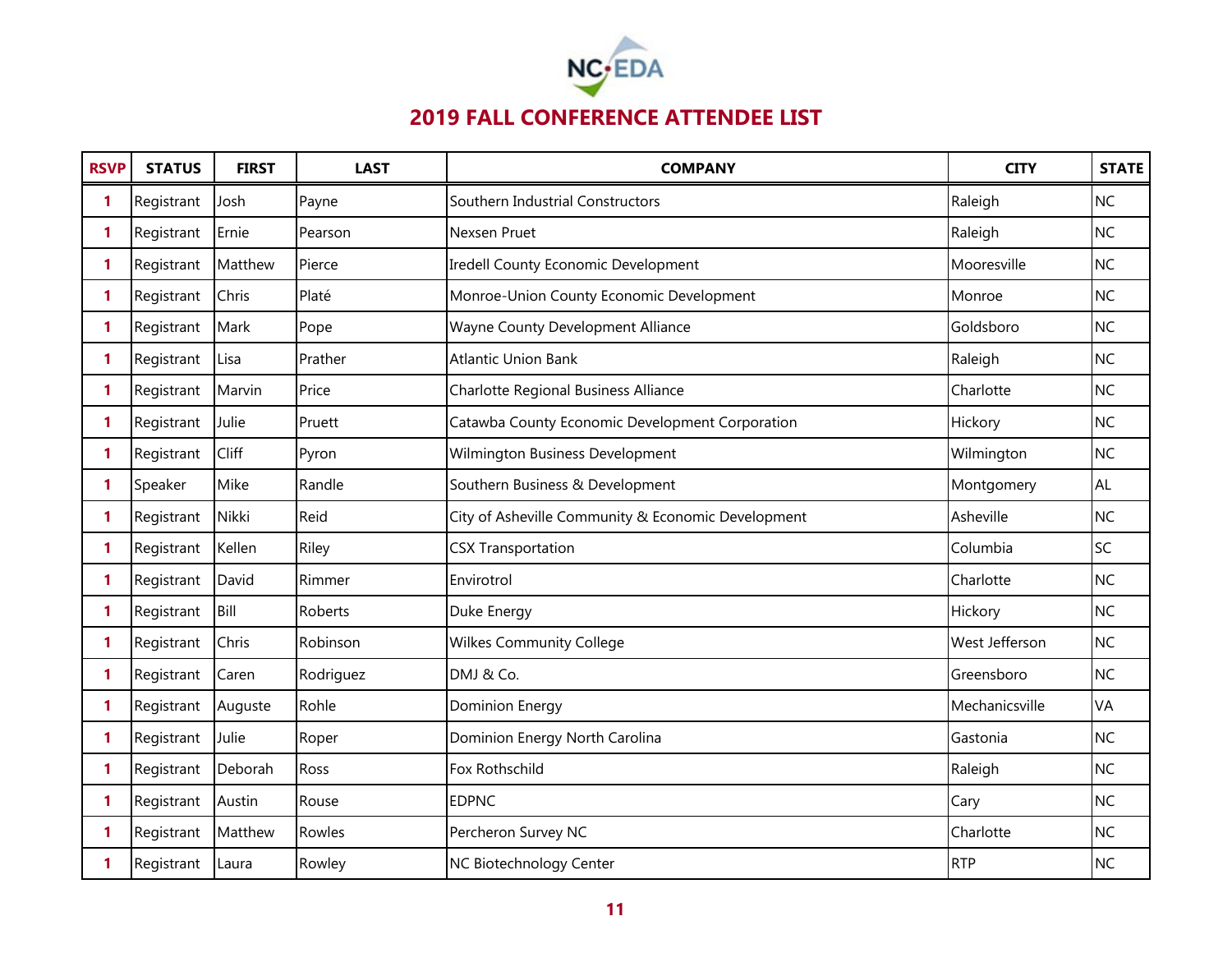

| <b>RSVP</b>  | <b>STATUS</b> | <b>FIRST</b> | <b>LAST</b> | <b>COMPANY</b>                                 | <b>CITY</b>        | <b>STATE</b> |
|--------------|---------------|--------------|-------------|------------------------------------------------|--------------------|--------------|
| 1            | Registrant    | Arthur       | Salido      | <b>Western Carolina University</b>             | Cullowhee          | <b>NC</b>    |
| 1            | Registrant    | Kerry        | Saunders    | <b>NAI Carolantic Realty</b>                   | Raleigh            | <b>NC</b>    |
| 1            | Registrant    | Gretchen     | Saussy      | Mid-Atlantic Associates                        | Raleigh            | <b>NC</b>    |
| 1            | Registrant    | Rick         | Schroder    | SeamonWhiteside                                | Greenville         | SC           |
| 1            | Registrant    | Jason        | Semple      | Martin County Economic Development Corporation | Williamston        | <b>NC</b>    |
| 1            | Registrant    | Hillary      | Sherman     | Economic Development Administration            | Atlanta            | GA           |
| 1            | Registrant    | George       | Sherrill    | NC Department of Commerce                      | Raleigh            | <b>NC</b>    |
| 1            | Registrant    | Rebecca      | Simensen    | Charlotte Douglas International Airport        | Charlotte          | <b>NC</b>    |
| 1            | Registrant    | Ben          | Simpson     | Alfred Benesch & Company                       | Wilmington         | <b>NC</b>    |
| 1            | Registrant    | Jen          | Sisak       | <b>Gilbane Building Company</b>                | Raleigh            | <b>NC</b>    |
| 1            | Registrant    | Carolyn      | Sloop       | Wells Fargo Bank                               | Raleigh            | <b>NC</b>    |
| $\mathbf{1}$ | Registrant    | Bryan        | Smith       | <b>Dominion Energy</b>                         | Richmond           | VA           |
| 1            | Registrant    | Mark         | Smith       | McKim & Creed                                  | Raleigh            | <b>NC</b>    |
| 1            | Registrant    | Matt         | Smith       | <b>Wake Tech Foundation</b>                    | Raleigh            | <b>NC</b>    |
| 1            | Registrant    | Melissa      | Smith       | <b>EDPNC</b>                                   | Greensboro         | <b>NC</b>    |
| 1            | Registrant    | Mike         | Smith       | Sanford Area Growth Alliance                   | Sanford            | <b>NC</b>    |
| 1            | Registrant    | Richard      | Smith       | <b>McGill Associates</b>                       | Hickory            | <b>NC</b>    |
| 1            | Registrant    | Sara         | Snavely     | <b>Timmons Group</b>                           | Charlotte          | <b>NC</b>    |
| $\mathbf{1}$ | Registrant    | Jonathan     | Snover      | NC Biotechnology Center                        | Candler            | <b>NC</b>    |
| 1            | Registrant    | Mike         | Solomon     | <b>Timmons Group</b>                           | Greensboro         | <b>NC</b>    |
| 1            | Registrant    | Kenny        | Sommerkamp  | Metrolina Builders                             | Charlotte          | <b>NC</b>    |
| 1            | Registrant    | Robin        | Spinks      | Greenfield                                     | Wrightsville Beach | <b>NC</b>    |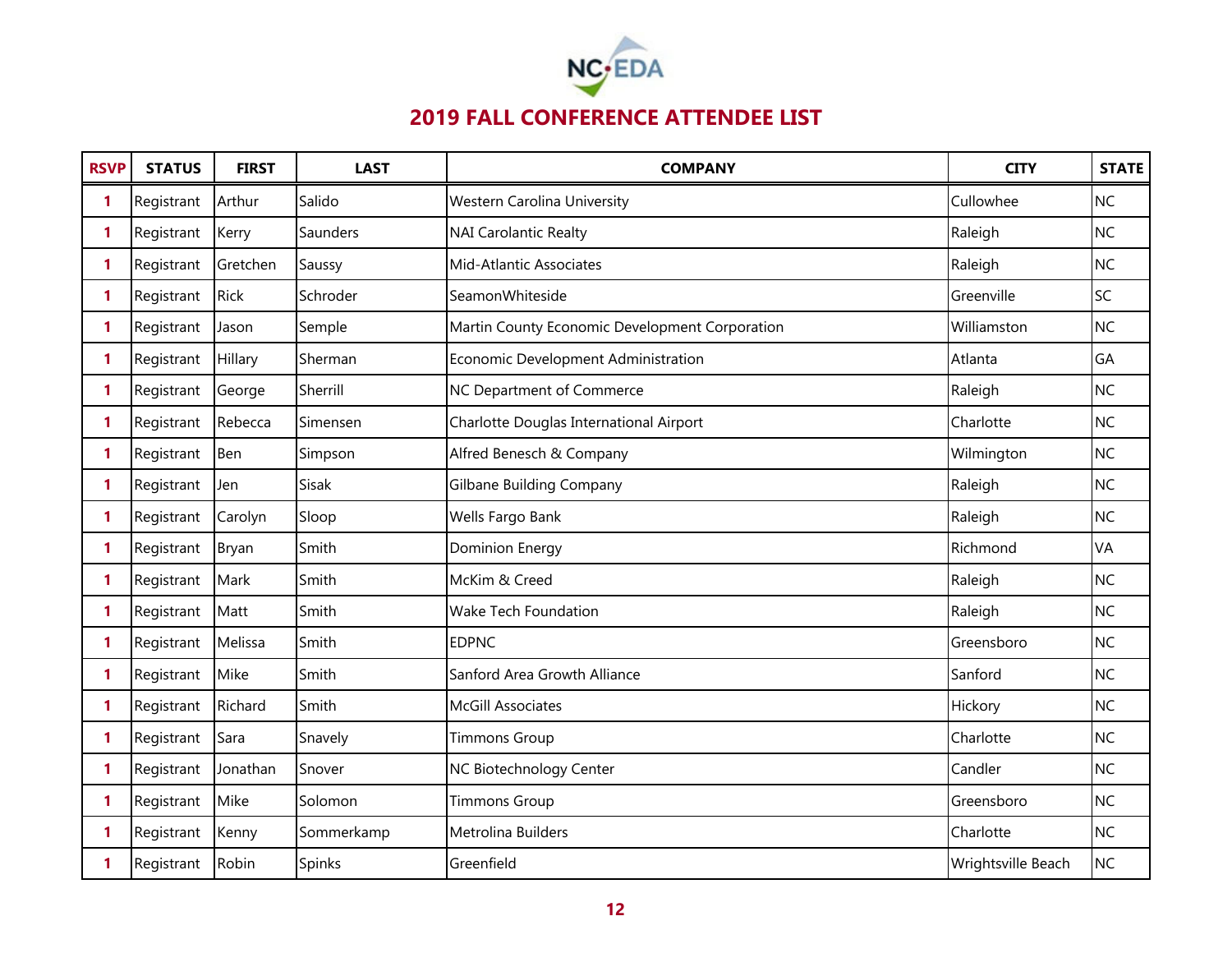

| <b>RSVP</b>  | <b>STATUS</b> | <b>FIRST</b> | <b>LAST</b>    | <b>COMPANY</b>                                        | <b>CITY</b>    | <b>STATE</b> |
|--------------|---------------|--------------|----------------|-------------------------------------------------------|----------------|--------------|
| 1            | Registrant    | David        | Spratley       | <b>EDPNC</b>                                          | Cary           | <b>NC</b>    |
| 1            | Registrant    | Rocky        | Springer       | Southern Industrial Constructors                      | Raleigh        | <b>NC</b>    |
| 1            | Registrant    | Kenny        | Stagg          | NC Department of Commerce                             | Raleigh        | <b>NC</b>    |
| $\mathbf{1}$ | Registrant    | Joe          | Starr          | <b>Terracon Consultants</b>                           | Raleigh        | <b>NC</b>    |
| 1            | Registrant    | <b>DJ</b>    | Stephan        | Allen Tate Relocation & Corporate Services            | Charlotte      | <b>NC</b>    |
| 1            | Guest         | Kristy       | Stephenson     |                                                       | Raleigh        | <b>NC</b>    |
| 1            | Registrant    | Rynal        | Stephenson     | Ramey Kemp & Associates                               | Raleigh        | <b>NC</b>    |
| 1            | Registrant    | Angie        | Stewart        | Harnett County Economic Development                   | Lillington     | <b>NC</b>    |
| 1            | Registrant    | Evan         | Stone          | <b>ECS Development Consulting</b>                     | Cary           | <b>NC</b>    |
| 1            | Registrant    | Jenn         | Stuart         | <b>Holder Construction Company</b>                    | Charlotte      | <b>NC</b>    |
| 1.           | Registrant    | Amy          | Sullivan Hicks | <b>ECS Southeast</b>                                  | Charlotte      | <b>NC</b>    |
| 1            | Registrant    | Robert       | Sunukjian      | <b>PEG Contracting</b>                                | Durham         | <b>NC</b>    |
| 1            | Registrant    | Harry        | Swendsen       | <b>EDPNC</b>                                          | Cary           | <b>NC</b>    |
| 1            | Registrant    | Ellen        | Tai            | <b>EDPNC</b>                                          | Cary           | <b>NC</b>    |
| 1            | Registrant    | <b>Brian</b> | Taylor         | Miller-Valentine Group                                | Columbia       | SC           |
| 1            | Registrant    | Ben          | Teague         | <b>Biltmore Farms</b>                                 | Asheville      | <b>NC</b>    |
| 1            | Registrant    | Allie        | Thomas         | Wilkinson ERA Real Estate                             | Charlotte      | <b>NC</b>    |
| 1            | Registrant    | David        | Thomas         | <b>Graycor Construction Company</b>                   | Charlotte      | <b>NC</b>    |
| 1            | Registrant    | Katherine    | Thomas         | Alfred Williams & Company                             | Raleigh        | <b>NC</b>    |
| 1            | Registrant    | Donna        | Tipton-Rogers  | <b>Tri-County Community College</b>                   | Murphy         | <b>NC</b>    |
| 1            | Registrant    | Victoria     | Todd           | Henderson County Partnership for Economic Development | Hendersonville | <b>NC</b>    |
| 1            | Registrant    | Ann          | Turnbill       | <b>EDPNC</b>                                          | Cary           | <b>NC</b>    |